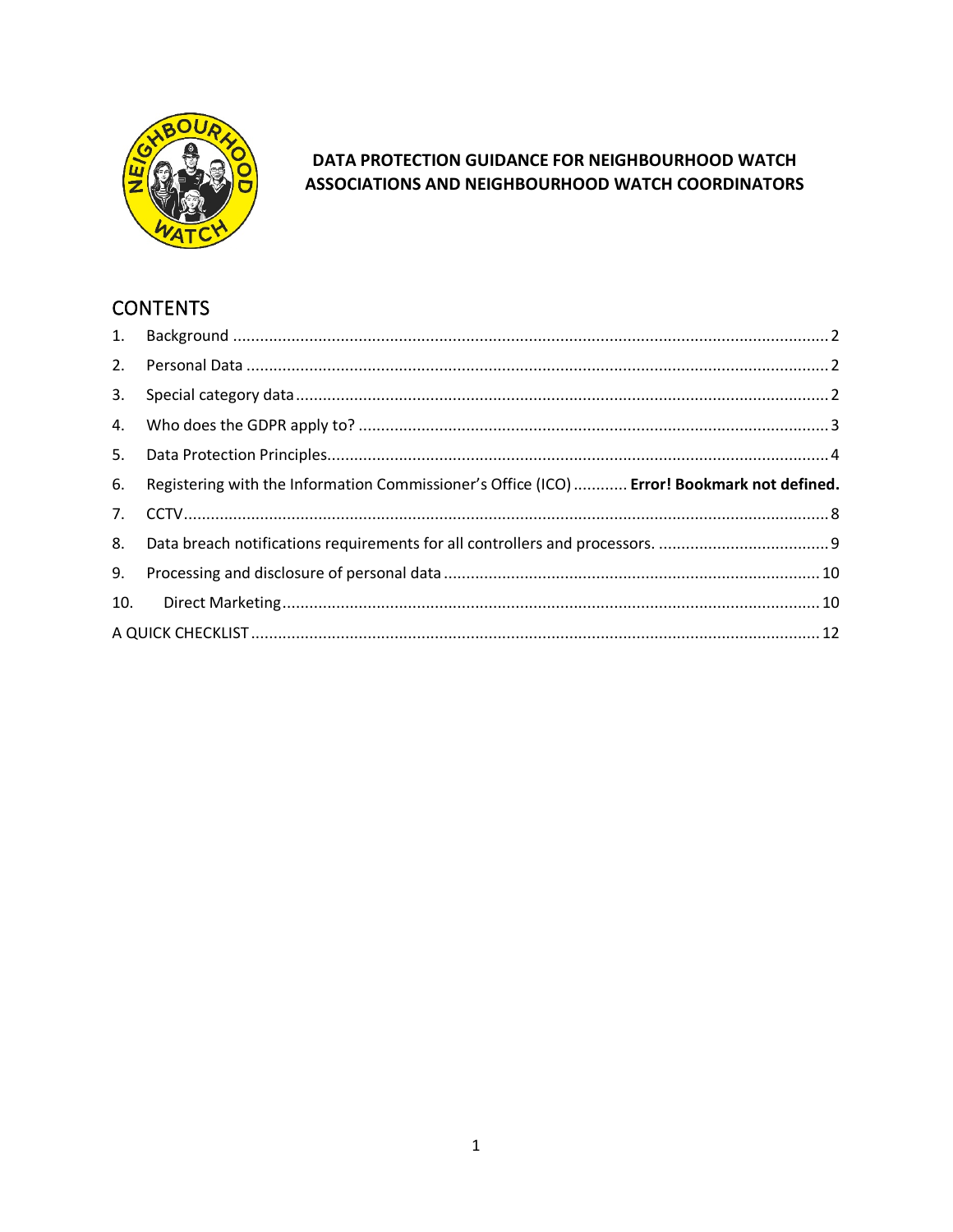## <span id="page-1-0"></span>1. BACKGROUND

- 1.1 A new Data Protection Act is in the process of being drafted by Government. This will incorporate the General Data Protection Regulation (GDPR), approved by European Parliament in April 2016 to come into effect on 25 May 2018. The UK Government have already confirmed that UK's decision to leave the EU will not affect the start of GDPR in the UK.
- 1.2. This guidance has been developed to assist Force Area/ District / Borough Neighbourhood Watch Associations and Neighbourhood Watch Coordinators to understand the practical implications of the new Data Protection legislation for those who collect, hold and / or use the personal data of their members to manage their Neighbourhood Watch schemes locally.

## <span id="page-1-1"></span>2. PERSONAL DATA

- 2.1 Data Protection applies whenever information relating to an identifiable, living individual -"personal data" - is processed, collected, recorded, stored or disposed of.
- 2.2 GDPR widens the data that the Data Protection Act applies to as it now includes both automated personal data and manual filing systems.
- 2.3 Personal data collected, held and / or used by Neighbourhood Watch will generally include Scheme Coordinators' and members' names, addresses, phone numbers and email addresses. Whether this information is kept electronically or in hard copy, it must be collected, kept and used in line with the guidance contained below.

## <span id="page-1-2"></span>3. SPECIAL CATEGORY DATA

- 3.1 Special category data is more sensitive, and so needs more protection. For example, information about an individual's:
	- race;
	- ethnic origin;
	- politics;
	- religion;
	- trade union membership;
	- genetics;
	- biometrics (where used for ID purposes);
	- health;
	- sex life; or
	- sexual orientation.
- 3.2 The explicit consent of the person is needed to use any special category data for one or more specified purposes.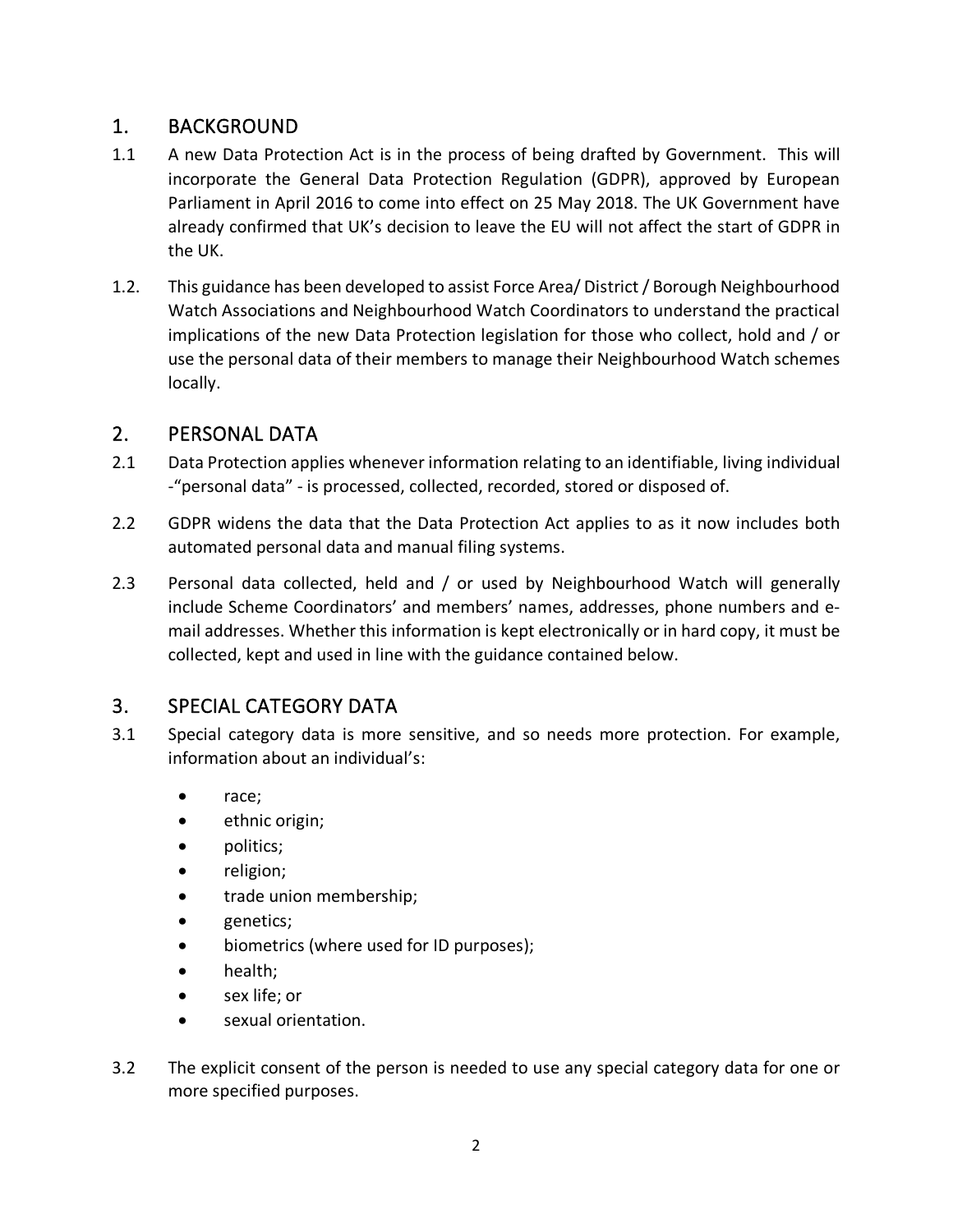3.3 When collecting this data (and any other personal data) it must be made clear to the person what it will be used for. The purpose of NW collecting any special category data and this will generally be limited to race and ethnicity - is to help Force Area / Borough Associations and Coordinators understand the profile of their members and assist them to target information or focus their engagement, and / or recruitment to reach groups of people who may be under-represented within Neighbourhood Watch in their local area. If you are not intending to use this data for this purpose then then the advice is **not** to collect it.

### <span id="page-2-0"></span>4. WHO DOES THE GDPR APPLY TO?

- 4.1 The GDPR applies to 'controllers' and 'processors'. The controller says how and why personal data is processed and the processor acts on the controller's behalf.
- 4.2 It is important that you establish who has responsibility for deciding what is to be recorded, how the information should be used and to whom it may be disclosed. If you make these decisions, then you are the data controller and you are legally responsible for compliance with the Data Protection Act.
- 4.3 When a person joins Neighbourhood Watch via the Our Watch website [\(www.ourwatch.org.uk\)](http://www.ourwatch.org.uk/) or one of the Neighbourhood Watch Force Area microsites developed by Visav Ltd, their details are added to the national Neighbourhood Watch Scheme Register. The Register keeps a record of where Neighbourhood Watch Schemes are, enables people to use the postcode search on the OurWatch website to find and join existing schemes and notifies the coordinator when a person joins their scheme. Neighbourhood Watch Coordinators can also set up their own e-mail distribution lists on this system **with their members' consent** and use this to communicate with their members to avoid keeping separate records. The Neighbourhood Watch Network is a data controller for the data that is held on this Register, though in some circumstances Force Area / Borough associations may also hold this responsibility e.g. if they have purchased their own licence to use the Neighbourhood Alert system. Both the Neighbourhood Watch Network (NWN) and Visav are registered as Data Controllers with the Information Commissioner's Office and take responsibility for how personal data held on the Scheme Register is used and kept secure.
- 4.4 The Neighbourhood Watch Network recommends that Neighbourhood Watch areas use the secure national Neighbourhood Watch Scheme Register to hold and administer the personal data of their members – or another secure IT system used locally, such as OWL, or a police system that the local NW association and coordinators can access. This gives added protection to Force Area / Borough associations and local coordinators who may use the data by:-
	- ensuring the integrity and security of data management processes
	- capturing and recording the consent of the person to process their data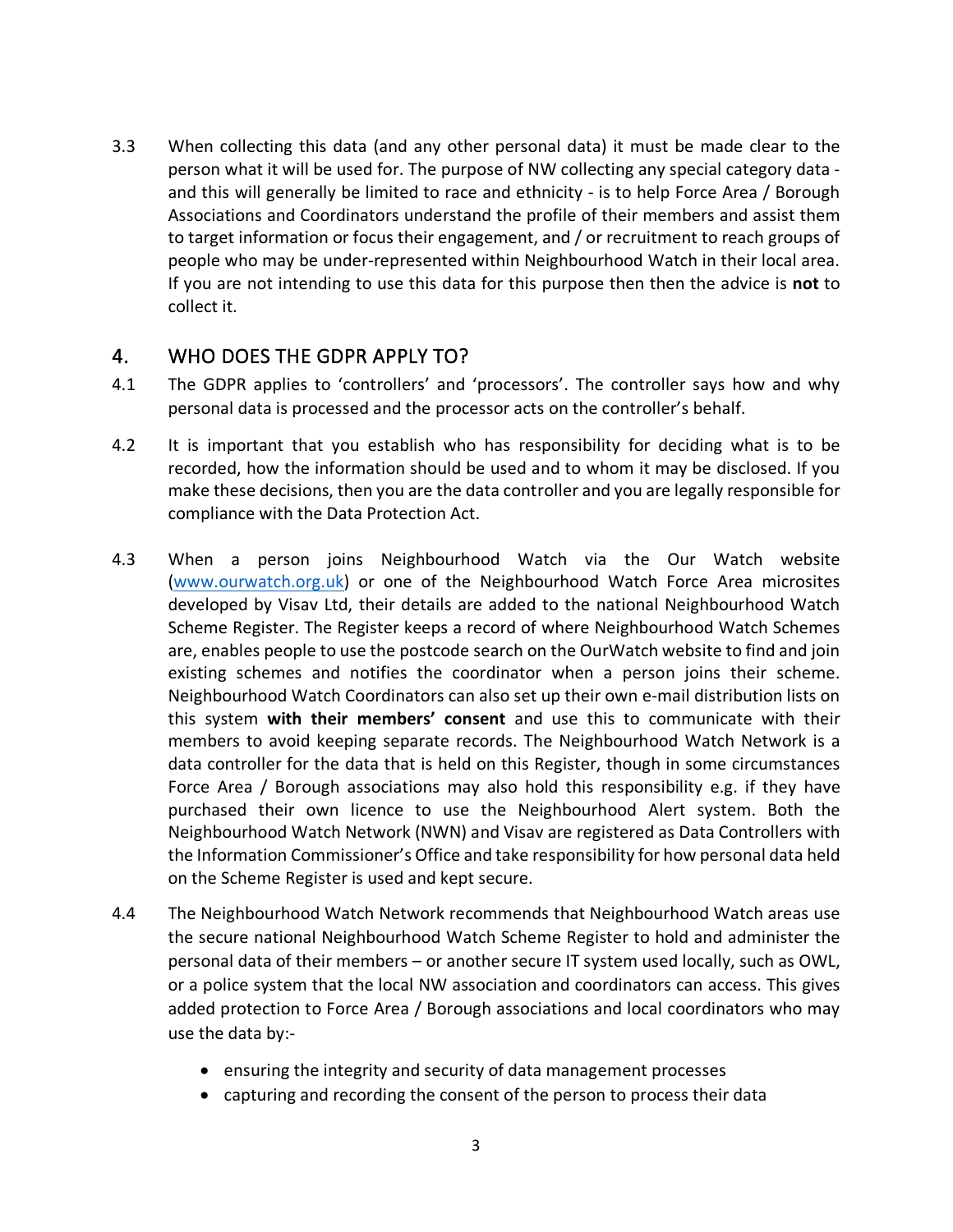- keeping personal data up to date
- giving members the opportunity to update their own details
- ensuring the reliability of those who have access to it
- minimising the risk in holding personal data in hard copy or on spreadsheets or other non- secure electronic formats
- 4.5 Local Neighbourhood Watch groups, who hold members' data which are not on the Neighbourhood Watch Scheme Register and are not held on other systems controlled by a third party i.e. OWL, the police – will be classed as data controllers. This could be a NW Force / District Area/ Borough Association or, if the data is just held at a very local level, the Scheme Coordinator. The data controller needs to ensure that the processes for managing members' data are compliant with the Data Protection principles. The following section outlines these principles and offers advice on how to comply with them.

## <span id="page-3-0"></span>5. DATA PROTECTION PRINCIPLES

- 5.1 The GDPR requires that the controller shall be responsible for, **and be able to demonstrate**, compliance with the data protection principles. **A Quick Checklist** at **Annex A** identifies the main things for Neighbourhood Watch Coordinators and Force Areas/ Boroughs to consider. These principles are:
- 5.2 Principle 1

#### **Personal data shall be processed lawfully, fairly and in a transparent manner;**

- 5.2.1 The lawful grounds that Neighbourhood Watch Network, Force Area/Borough Associations and local Neighbourhood Watch Schemes have for collecting and using the personal data of members is **the consent** of the person about whom the data is held.
- 5.2.2 Perhaps the most significant of GDPR's impacts is the changes to the requirement for collecting people's consent to processing their data. GDPR requires 'freely given, specific, informed and unambiguous consent' indicated 'either by a statement or by a clear affirmative action' and explicitly states that "silence, pre-ticked boxes or inactivity" will be inadequate to infer someone's consent.
- 5.2.3 You need to have a person's **consent** when you use their personal data i.e. using their name and address for the purposes of contacting them. However, if you deliver a newsletter to every home in the village or street without using or collecting personal information about the people to whom the newsletter is delivered, Data Protection legislation **does not apply** and you do not need everyone's consent to do this.
- 5.2.4 The GDPR also introduces a requirement that the consent of each of your **new** members for you to hold and use their personal data **can be demonstrated** – either by capturing it electronically on the Neighbourhood Watch Scheme Register or by some other electronic or manual means.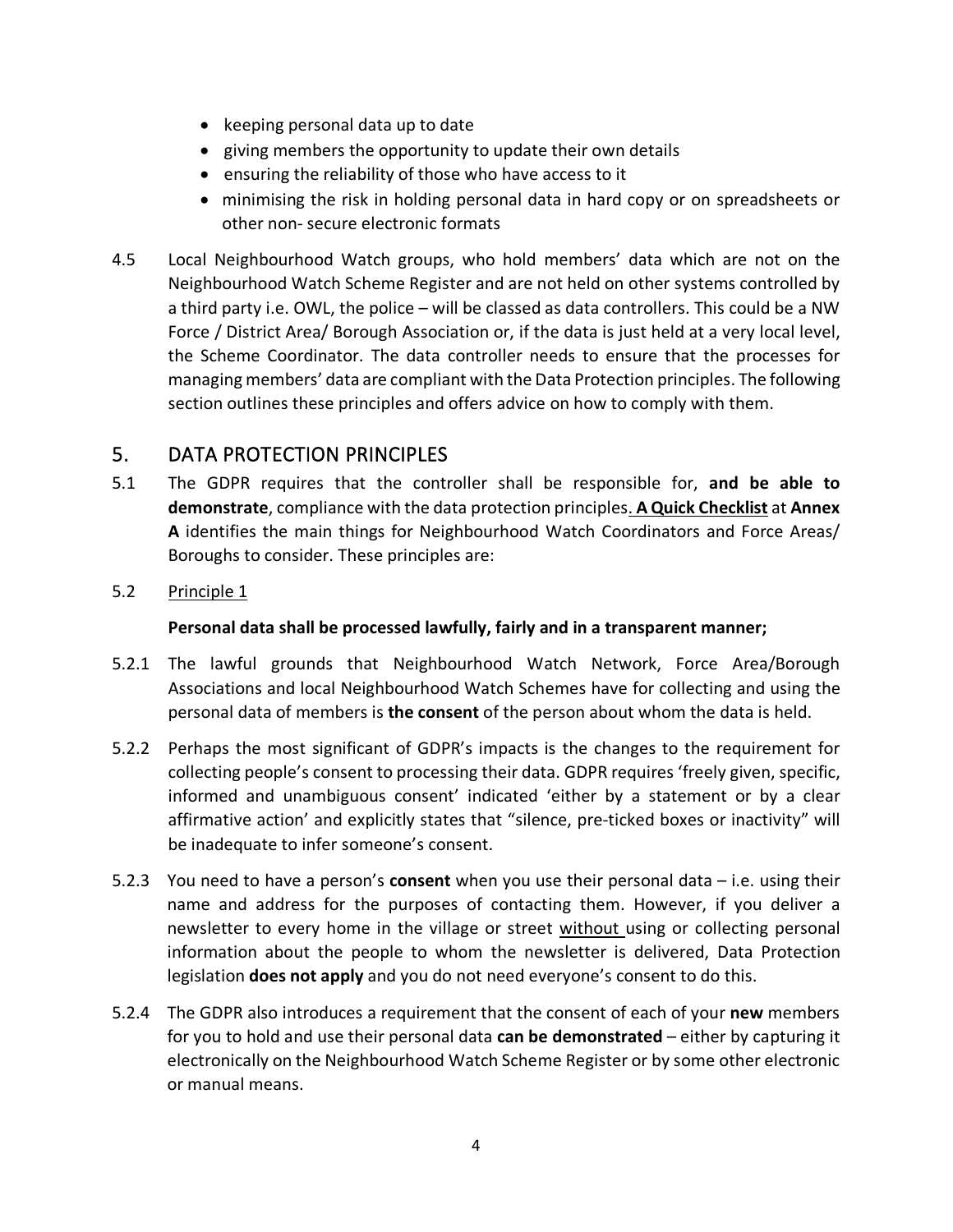- 5.2.5 The data controller (the scheme coordinator, Force Area / District / Borough association or NWN) is responsible for demonstrating compliance with this and the other Data Protection Principles outlined below. From 25th May 2018 a record of all **new** members' consent to use their data should be obtained showing when the consent was obtained and for what purpose and kept in either a hard copy or electronic format that should be retained securely. The national Neighbourhood Watch Scheme Register will record this consent if the person registers as a member via the OurWatch website or one of the local microsites developed by Visav. The accompanying **template** could be used as an alternative if necessary and can be adapted to include consent to share and receive information from other Information Providers currently available in your local area via the Alert (or other) system.
- 5.2.6 If members consent to receive information from both their local Neighbourhood Watch group and Neighbourhood Watch Network then you can either invite them to register on the OurWatch website or alternatively set up your own e-mail distribution list on the Neighbourhood Alert or other messaging system locally and forward national newsletters and other Neighbourhood Watch Network communications to members in this way.
- 5.3 Principle 2

### **Personal data shall be collected for specified, explicit and legitimate purposes and not further processed in a manner that is incompatible with those purposes**

- 5.3.1 The purpose of collecting and processing personal data of Neighbourhood Watch members is the organisation and running of Neighbourhood Watch Schemes. When people share their personal data when joining Neighbourhood Watch, they should be informed who has access to the data and for what purpose. As a minimum, the person supplying their data should be advised of:
	- Who the data controller is
	- What they are going to do with their information
	- Who it will be shared with
	- That their personal data will not be shared with anyone else or for any other purpose without their explicit consent
- 5.3.2 This information should be included as part of any hard copy or electronic process that a new member completes to join your Scheme. (See accompanying **template**)
- 5.4 Principle 3

### **Personal data shall be adequate, relevant and limited to what is necessary in relation to the purposes for which they are processed;**

5.4.1 Identify the **minimum** amount of personal data you need to properly run your Neighbourhood Watch scheme. You should hold that much information, and no more.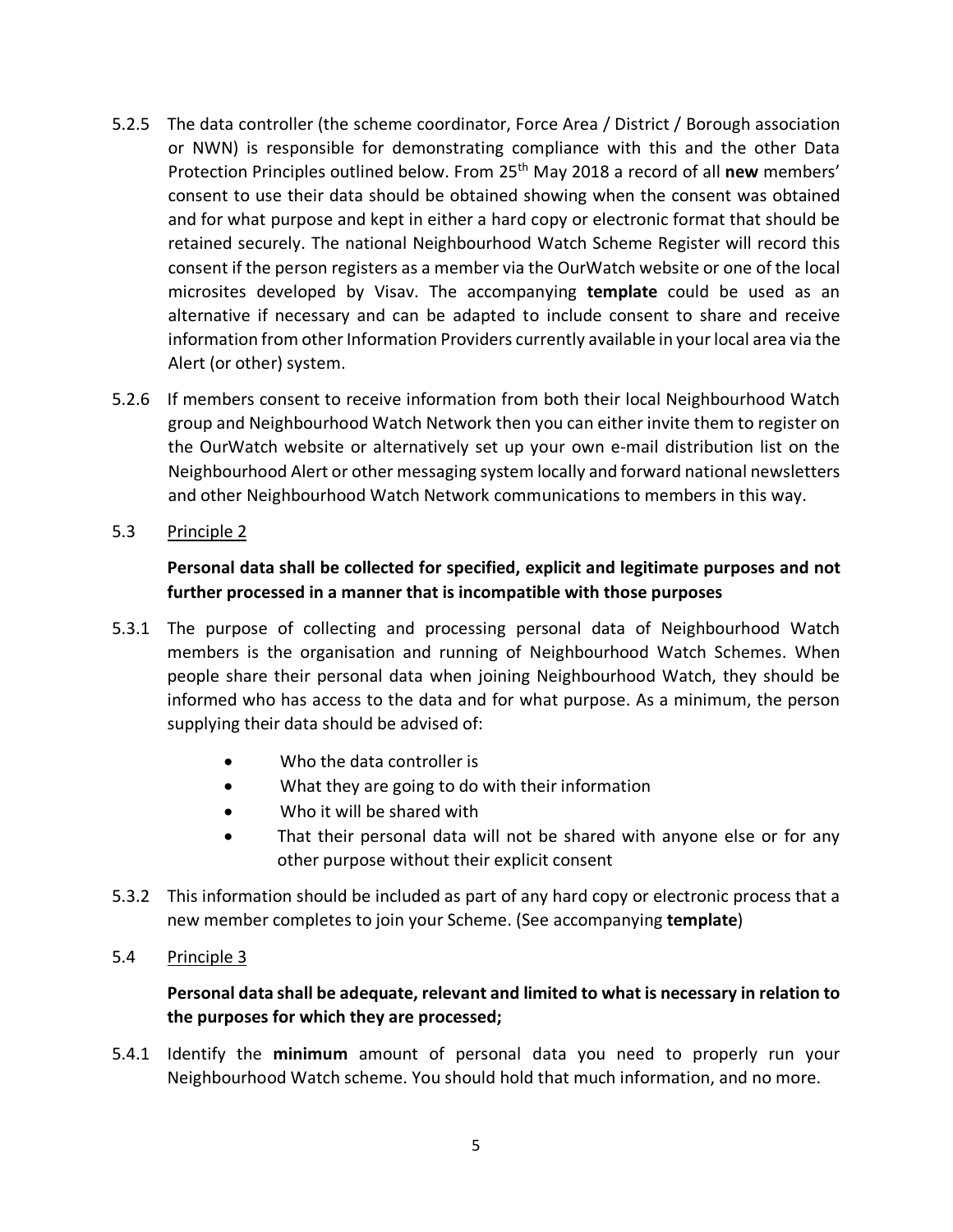- 5.4.2 You may need to understand the diversity of your members to understand how representative they are of the local population in terms of age and ethnicity. This can assist you to target recruitment and new schemes to address any gaps you identify. You may therefore wish to include an optional section in your registration process that enables people to identify their age and ethnicity to help you to do this.
- 5.4.3 Bear in mind though, that if you do collect data about the race and ethnicity of your members that thisis special category data (see 3.1) and the explicit consent of the person is needed to use this data. You need to make it clear at the point of collection why you are asking for this data and how you will use it and give the person the option to opt-in to sharing it for that purpose.

#### 5.5 Principle 4

**Personal data shall be accurate and, where necessary, kept up to date; every reasonable step must be taken to ensure that personal data that are inaccurate, having regard to the purposes for which they are processed, are erased or rectified without delay**

- 5.5.1 The data controller is responsible for:
	- Regularly reviewing the data held about members to check its accuracy and keep a note of when this is done. Once every couple of years should suffice.
	- Giving members a means of updating their details even if this is simply ensuring that all members have relevant contact details of the person managing their data so they can advise them of any changes.
	- Ensuring people's details are updated as soon as possible after notification of any changes and keeping a note of when they were updated.
- 5.5.2 It is recommended that the personal data of members held by Force/ District Area / Borough Associations and Neighbourhood Watch coordinators be reviewed as soon as practicable (if this hasn't been done recently) to check the accuracy of the personal data that you hold and update it if necessary.

The accompanying **template** can be adapted to update the data of existing members.

5.6 Principle 5

### **Personal data shall be kept in a form which permits identification of data subjects for no longer than is necessary for the purposes for which the personal data are processed;**

- 5.6.1 People should be given the opportunity to withdraw their consent for the use of all or any part of the data held on them at any time. GDPR introduces the "right to be forgotten" so if someone wishes all their data to be deleted then you need to comply with their wishes.
- 5.6.2 It is also important to remember that personal data should be deleted as soon as it is no longer relevant. Let people know what to do if they choose to leave your Neighbourhood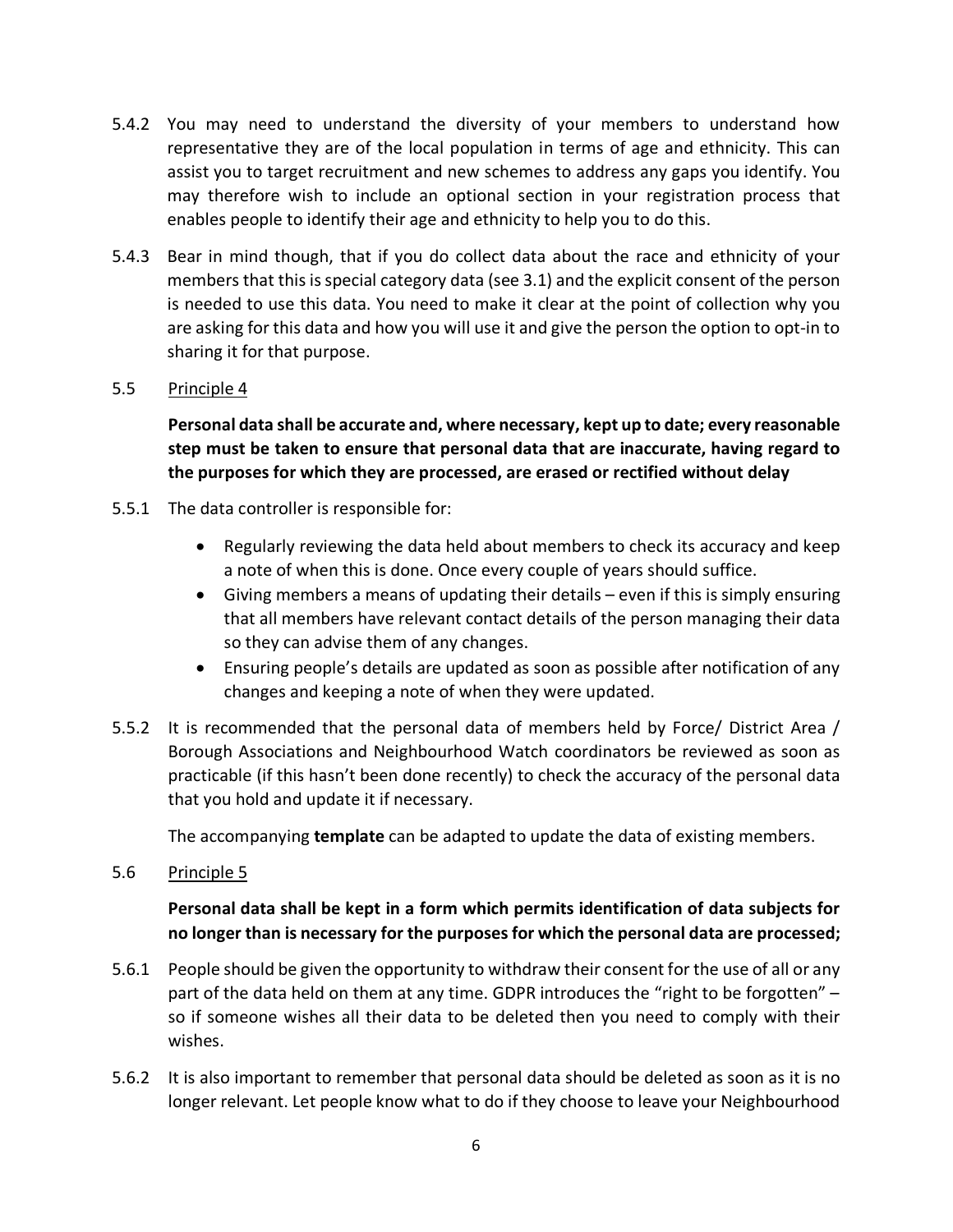Watch Scheme or move away. Information about this could be included as part of the process when people first sign up to your scheme and / or made clear on your website and in local communications.

- 5.6.3 If your Neighbourhood Watch Scheme ceases to operate, ensure there is a process to let all your members know. Give them the option to start or join a new or neighbouring Scheme if they so wish, to remain as a member of Neighbourhood Watch on the national Neighbourhood Watch Scheme Register or delete or have their data deleted from any electronic or hard copy files.
- 5.6.4 When updating people's details, delete the previous data. Don't keep old versions of spreadsheets or lists as it is easy to lose track of which is the most up to date.

#### 5.7 Principle 6

**Personal data shall be processed in a manner that ensures appropriate security of the personal data, including protection against unauthorised or unlawful processing and against accidental loss, destruction or damage, using appropriate technical or organisational measures.**

#### **5.7.1 Physical security**

Take steps to ensure that the location where you keep or access people's personal data is secure enough to prevent unauthorised access to it i.e. adequate home security measures and locked drawers or cabinets to keep hard copy records. Similarly, take particular care to ensure the security of any hard copy documents or mobile devices containing personal data that you take outside your home or office. Dispose of any paperwork containing personal data so it cannot be re-used i.e. by shredding or burning hard copies.

#### **5.7.2 Computer security**

Follow general computer security advice – password protect computers and / or files that contain personal data with a strong password and download computer software updates as soon as they are available. Do not use public Wi-Fi to access files or systems containing people's personal data. Further online security advice is available at <https://www.cyberaware.gov.uk/> and on the OurWatch website <https://www.ourwatch.org.uk/knowledge/scams-fraud/> .

Dispose of any old computers containing personal data so it cannot be re-used i.e. by wiping or ideally destroying hard drives.

#### **5.7.3 Staff / Volunteers**

The Data Protection Act requires data controllers to take reasonable steps to ensure the reliability of any individuals who have access to personal data and that they understand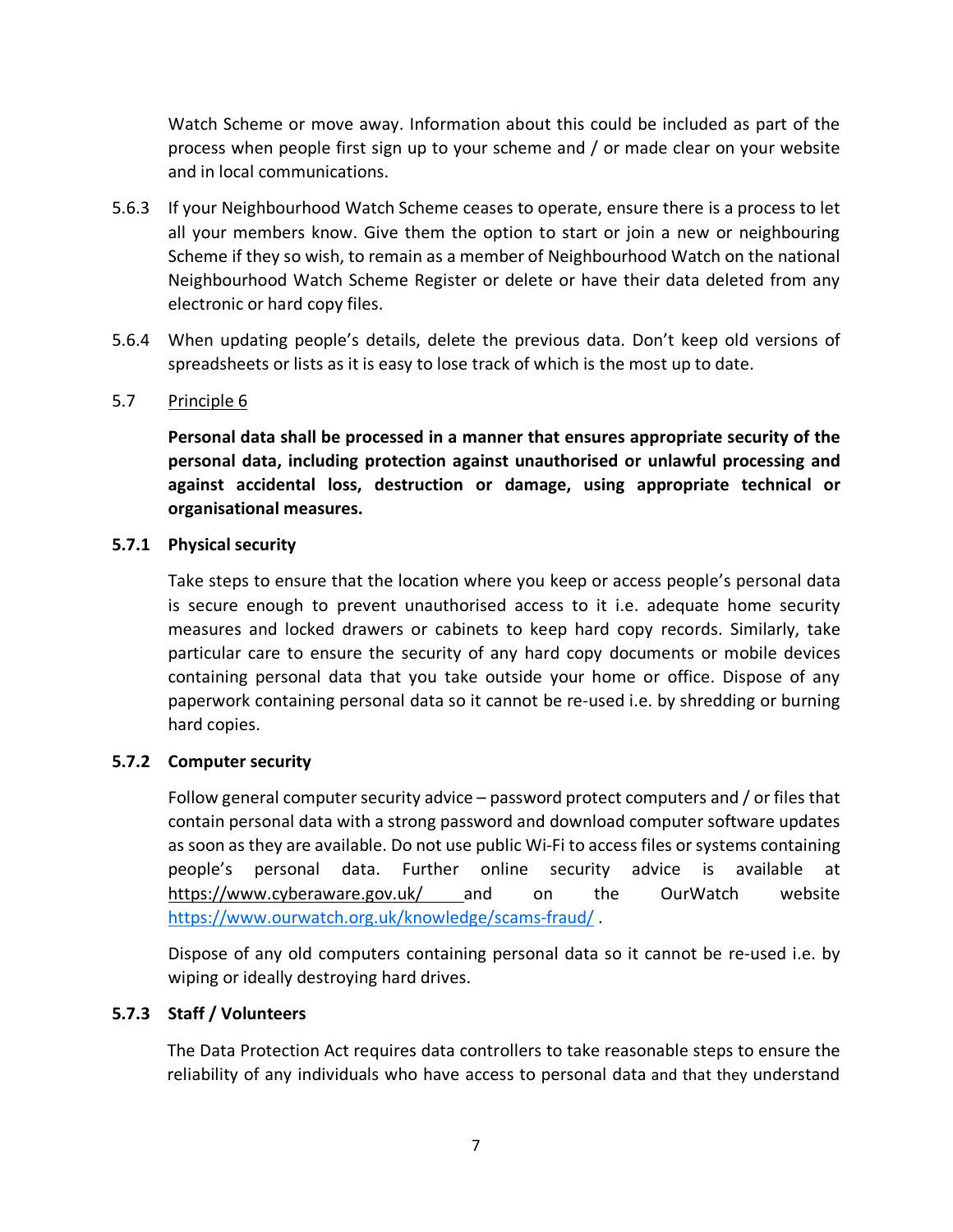the importance of protecting personal data. This is particularly important when nominating volunteers as Multi Scheme Administrators.

Individuals who have access to personal data need to understand:

- The duties of your Association or Scheme under the Data Protection Act and restrictions on the use of personal data
- Their individual responsibilities for protecting personal data, including the possibility that they may commit criminal offences if they deliberately try to access, or to disclose, information without authority
- Proper procedures to use to identify callers
- Dangers of people trying to obtain personal data by deception (for example, by pretending to be the person whom the information is about or by making "phishing" attacks) or by persuading you to alter information when you should not do so
- Any restrictions placed on the use of personal computers (to avoid, for example, virus infection or spam)

## <span id="page-7-0"></span>6. PAYING A DATA PROTECTION FEE TO THE ICO

- 6.1 Under the 2018 Regulations, data controllers must pay the ICO a data protection fee unless they are exempt.
- 6.2 A specific exemption applies to bodies or associations that are not established or conducted for profit. However, the exemption applies only if:
	- you are only processing data for the purposes of establishing or maintaining membership or support for a body or association not established or conducted for profit, or providing or administering activities for individuals who are members of the body or association or have regular contact with it
	- you only hold information about individuals whose data you need to process for this exempt purpose
	- the personal data you process is restricted to personal information that is necessary for this exempt purpose

If yes to all – a data protection fee is not due

6.3 If you are still not sure, or need any further general advice about Data Protection issues then the ICO recommend you contact them on their helpline number for small organisations - 0303 123 1113.

## 7. CCTV

7.1 The use of CCTV cameras for limited household purposes can be exempt from the Data Protection Act under S36 - "Personal data processed by an individual only for the purposes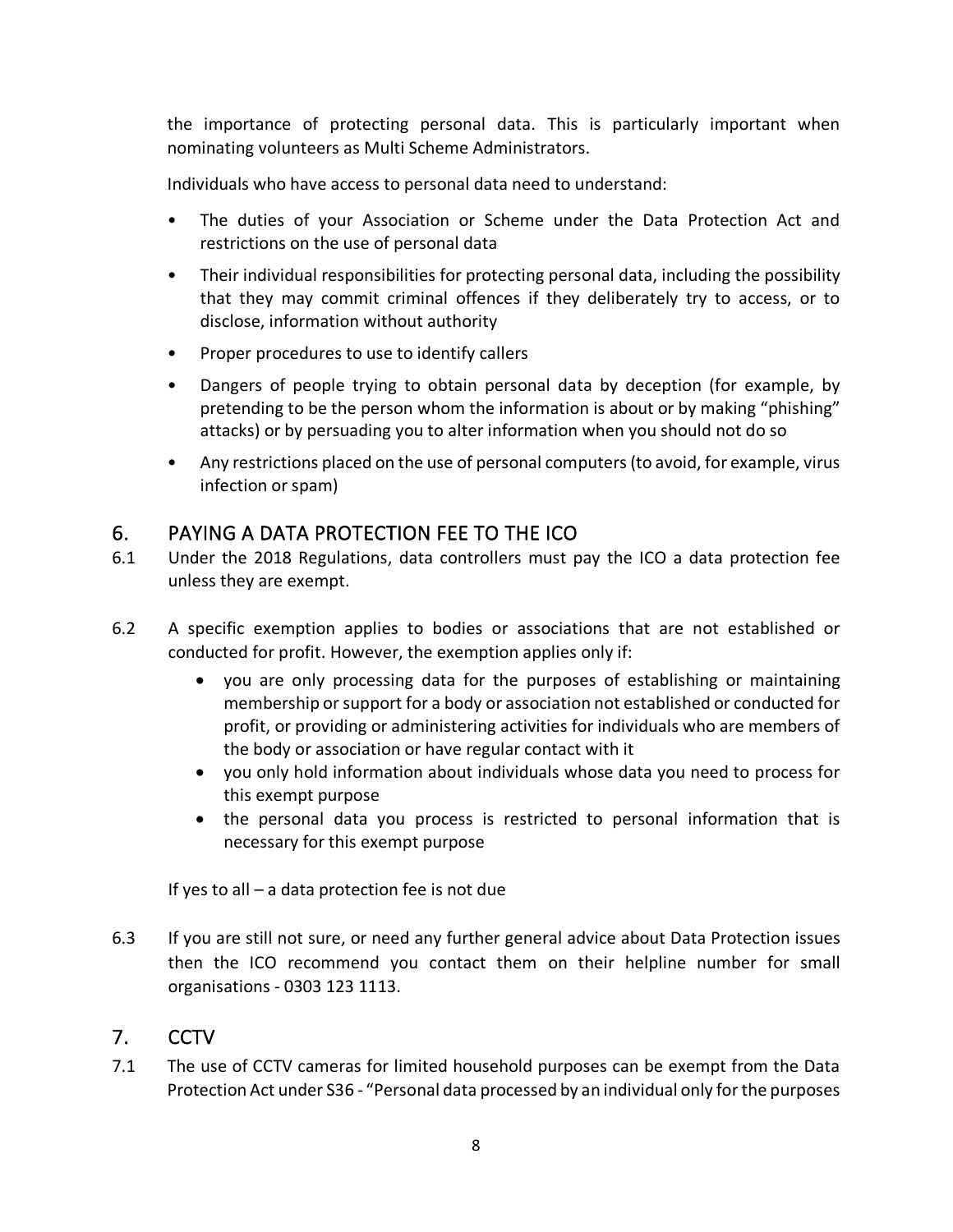of that individual's personal, family or household affairs (including recreational purposes)"

7.2 New ICO Guidance revokes the previous requirement for householders to register / pay a fee if a camera faces outwards from an individual's private domestic property and captures images of individuals beyond the boundaries of their property. The new guidance states that if you use CCTV for household purposes, even if capturing images beyond the boundaries of the property you do not have to pay the fee.

[https://ico.org.uk/media/for-organisations/documents/2258205/dp-fee-guide-for](https://ico.org.uk/media/for-organisations/documents/2258205/dp-fee-guide-for-controllers-20180221.pdf)[controllers-20180221.pdf](https://ico.org.uk/media/for-organisations/documents/2258205/dp-fee-guide-for-controllers-20180221.pdf)

## <span id="page-8-0"></span>8. DATA BREACH NOTIFICATIONS REQUIREMENTS FOR ALL CONTROLLERS AND PROCESSORS

- 8.1 A personal data breach is more than just losing personal data. It means a breach of security leading to the destruction, loss, alteration, unauthorised disclosure of, or access to, personal data.
- 8.2 The data controller must notify the Data Protection Authority within 72 hours of its discovery of a breach, **unless** the controller can demonstrate that the breach is unlikely to result in a risk to the rights and freedoms of individuals, for example, in discrimination, damage to reputation, financial loss, loss of confidentiality or any other significant economic or social disadvantage. The controller is also required to notify affected people if the breach is likely to result in a high risk to them.
- 8.3 If you discover that personal data that you control at either a force / district / borough area or at street level has been destroyed, lost, altered, disclosed to a third party or accessed without authority you must decide whether there is a likelihood that this will result in a risk to the rights and freedoms of individuals as outlined above, taking into account the circumstances under which the breach occurred and the type of data involved.
- 8.4 If your Force Area / Borough association or Neighbourhood Watch group experience a data breach and feel that any of the above rights and freedoms are likely to be at risk as a result of the breach, contact the ICO to report the breach within 72 hours outlining: -
	- the nature of the personal data breach including categories of individuals concerned and approximate numbers; and categories of data records involved and approximate numbers;
	- the name and contact details of the Data Protection Officer (if applicable) or other contact point;
	- a description of the likely consequences of the breach; and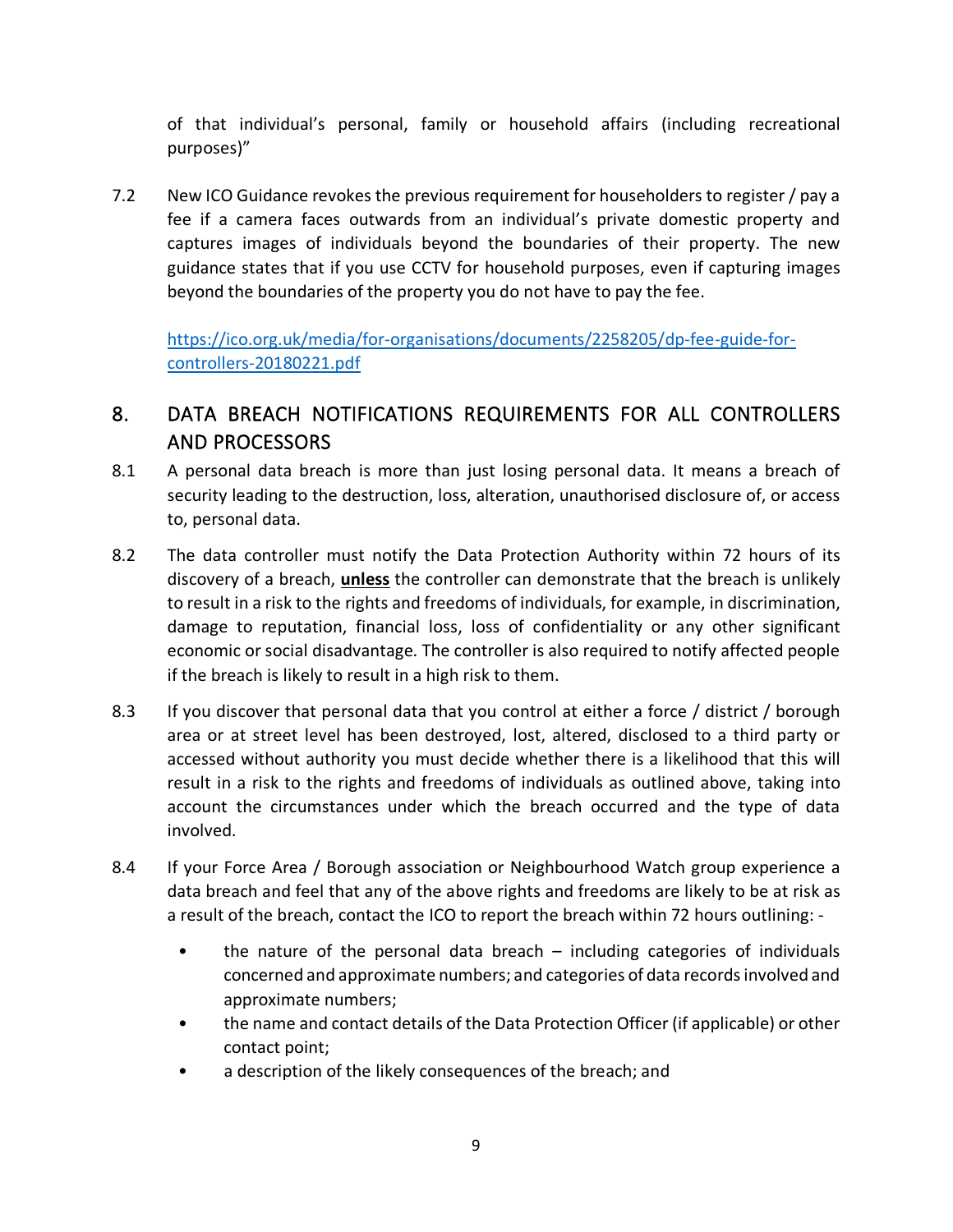- a description of the measures taken or proposed to deal with the breach, and to mitigate potential adverse effects.
- 8.5 If you are not sure, NWN can assist you to ascertain whether the risk is such that the breach needs to be notified. Please contact the NWN office on **0116 4026111** as soon as you discover the breach.

## <span id="page-9-0"></span>9. PROCESSING AND DISCLOSURE OF PERSONAL DATA

- 9.1 The justification for householders collecting and using personal data and CCTV footage that may assist to identify offenders is that it is "necessary for the purposes of the prevention or detection of an unlawful act …" This information should only be shared with the police or another relevant law enforcement body, such as the local authority – e.g. in the case of fly tipping etc.
- 9.2 NWN strongly recommendsthat you do not share information on social media or by other means that could enable a person you suspect to be responsible for an offence to be identified either from a photograph, a car registration number, CCTV footage or by naming them, unless this information has been supplied and / or approved by the police to share in this manner.
- 9.3 Doing so could jeopardize any police investigation, particularly if an identification parade is subsequently held in relation to the crime, could put you at risk of recrimination by suspected offenders or their families or friends or lead to a complaint or legal action against you by the person identified. If incorrect or misleading information about crimes and suspected offenders is shared in this way it also has the potential to negatively impact upon the reputation and future trust in the Neighbourhood Watch movement.
- 9.4 Any repercussions from such activity will not be covered under the Public Liability Insurance currently offered to Neighbourhood Watch schemes by Neighbourhood Watch Network.

## <span id="page-9-1"></span>10. DIRECT MARKETING

- 10.1 Direct marketing covers the promotion of aims and ideals as well as the sale of products and services. This means that the rules will cover not only commercial organisations but also not-for profit organisations (e.g. charities). In many cases organisations will need consent to send people direct marketing.
- 10.2 Neighbourhood Watch newsletters, especially if they are sponsored by local companies, may contain marketing material promoting localservices. To demonstrate that recipients' consent to receive this material has been knowingly and freely given, the ICO recommends that opt-in boxes are used and that clear and specific records of consent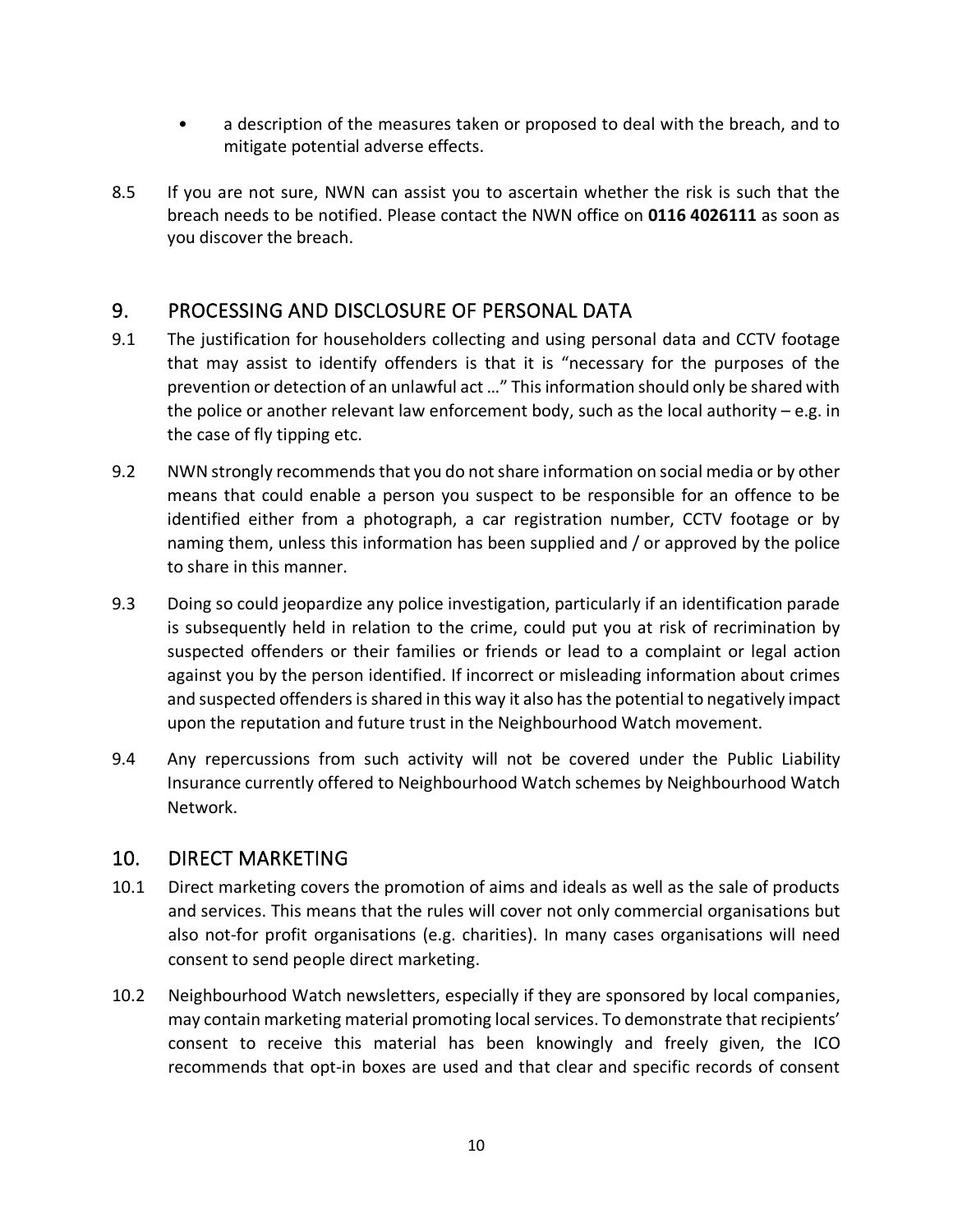should be kept. This information could be included as part of any hard copy or electronic process that a new member completes to join your Scheme. (**See attached template**).

10.3 Organisations must stop sending direct marketing messages to any person who objects or opts out of receiving them.